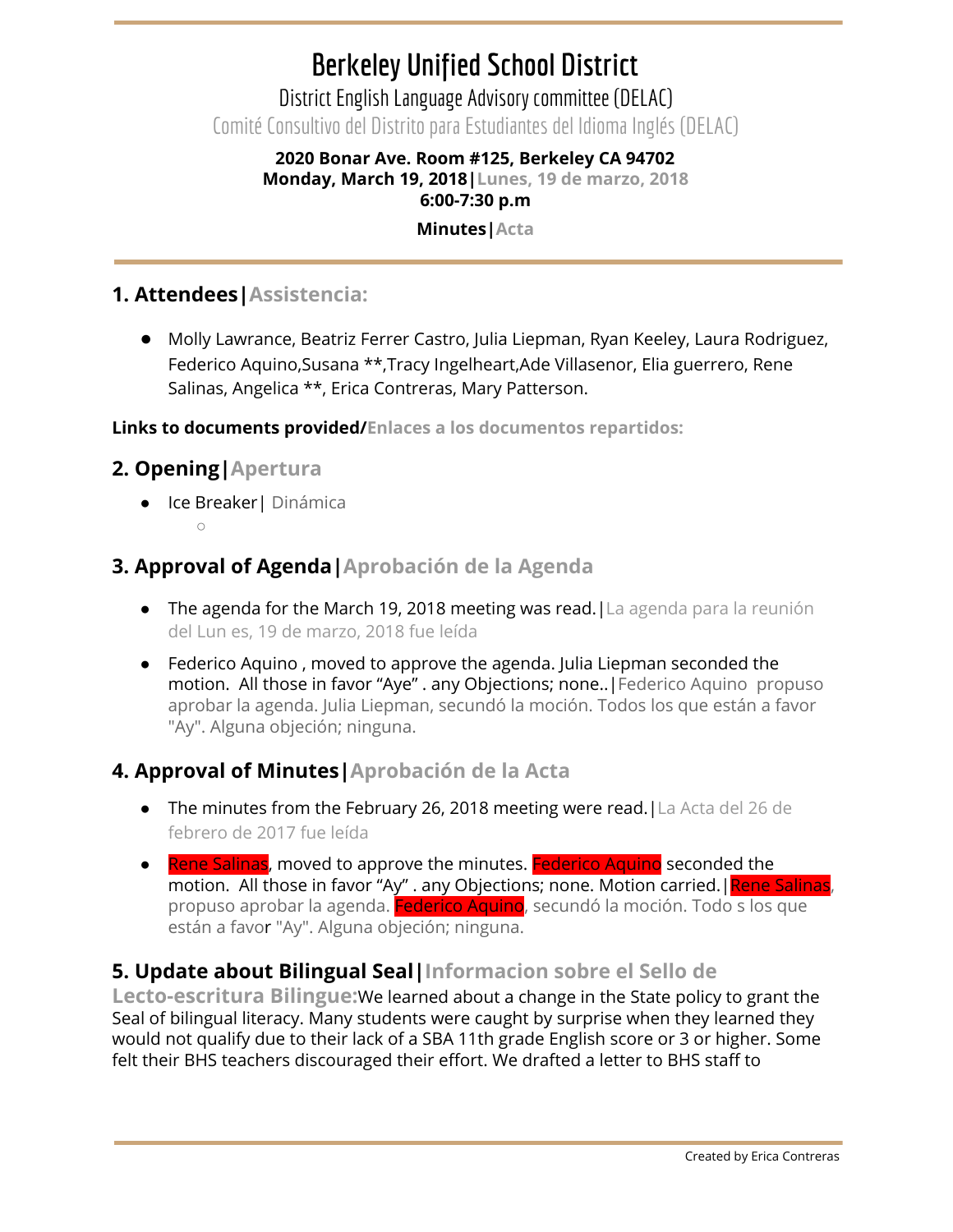encourage them to develop a modified criteria based on research we did with the state person in charge of the Seal. We sent it to all Language Administrators.

## **6. Math presentation|Presentacion de matematica**

Tracy Inglehart and Ryan Keelley from the district led our members in a hand-on Math workshop. Materials attached.

## **7. ELPAC Parent Letter Draft|Carta de DELAC sobre ELPAC**

We drafted a letter to the ELPAC developers with our concerns about the practice materials being to Eurocentric and culturally unresponsive.

# **8.Information Gathering| Informacion de nuetros sitios**

A parent was concerned about what to do about her child earning low Science grades with no real input as to why and how he/she could improve. The group discussed asking for adminstrative support from the principal.

**9. Q & A| P & R**

### **10. Upcoming Events & Announcements|Eventos Proximos & Anuncios**

#### ● **Dolores Huerta Essay contest**

March 20th - April 23rd. (*The distance between Us* by Reyna Grande)

○ Flyers went out to teachers

#### **Next DELAC Meeting|Proxima junta DELAC**

Location|Lugar: 2020 Bonar Ave. Room #125, Berkeley CA. 94702 Time|Hora: 6:00-7:30 p.m

- April 23, 2018| 23 de Abril 2018
- May 14, 2018| 14 de Mayo 2018
- June 4, 2018| 4 de Junio 2018

#### **Pac Meeting**

Location|Lugar: 2020 Bonar Ave. Room #126, Berkeley CA. 94702 Time|Hora: 6:00-7:30 p.m

- April 19, 2018 | 19 de Abril 2018
- May 17, 2018 | 17 de May 2018



'